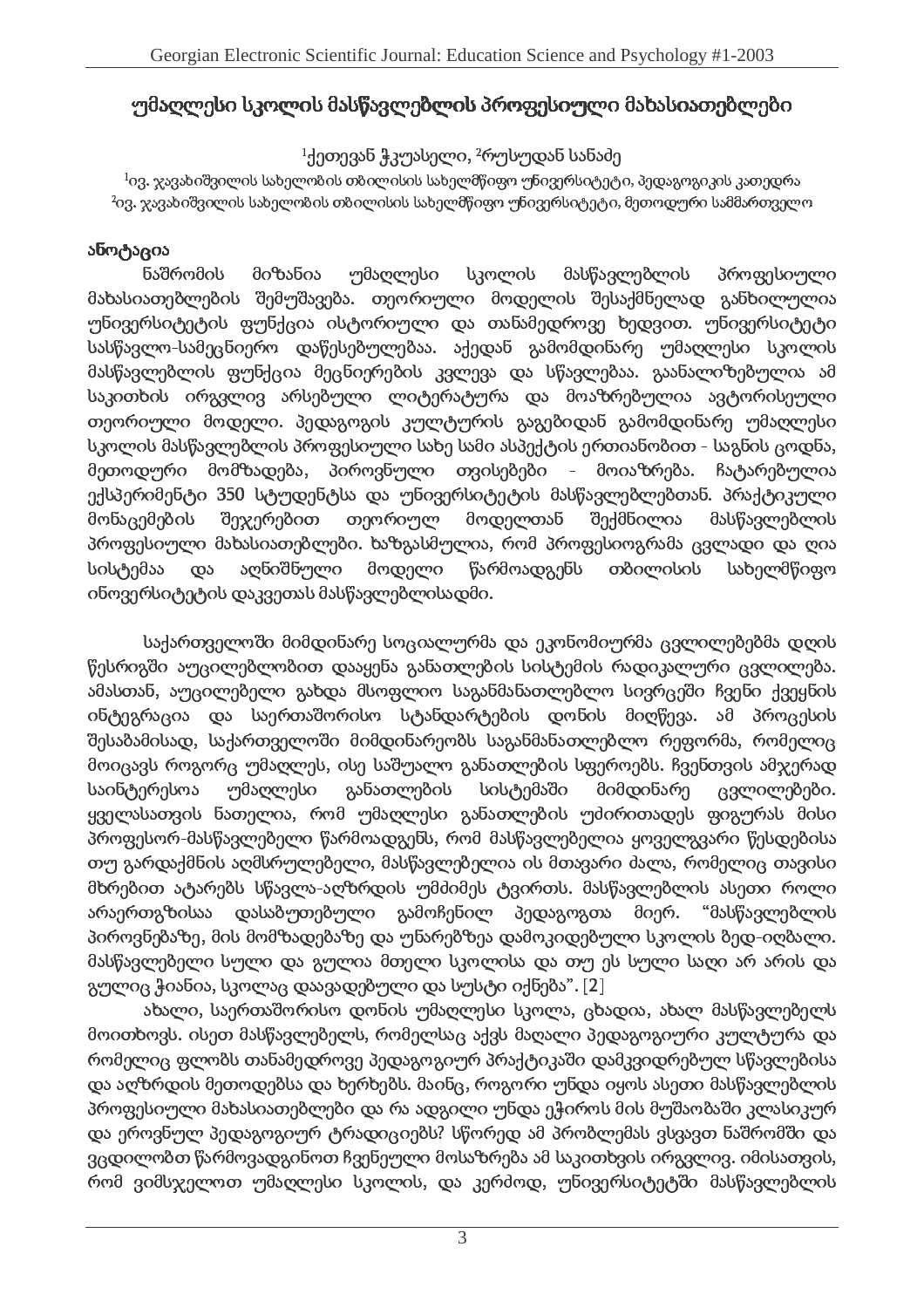პროფესიულ მახასიათებლებზე აუცილებლობა მოითხოვს შევჩერდეთ თავად უნივერსიტეტის მიზანზე და მიზნიდან გამომდინარე დაკვეთებზე მასწავლებლისადმი.

ტერმინით Universitas (- Lat. – ერთობლიობა, სიტყვიდან Universus – წონა, ერთად აღებული) შუა საუკუნეებში იწოდებოდა სხვადასხვა ამხანაგობები, ვაჭართა გილდიები, სავაჭრო-სამრეწველო ცენტრები და ზოგიერთი სხვა გაერთიანება. ამის შესაბამისად იმ დროს აღმოცენებულ "თავისუფალ" სკოლებს დაერქვათ universitas magistrum et scolarum (სტუდენტთა და მასწავლებელთა კორპორაცია), ხოლო შემდგომ, თანდათანობით, სასწავლო დაწესებულებებს დაერქვათ უნივერსიტეტები (თავიდან studium – სკი studium generale- საყოველთაო სკოლა; ეპითეტი generale მიუთითებდა სასწავლო დაწესებულების ინტერნაციონალურ ხასიათზე). შემდგომში ეს სახელწოდება აღნიშნავდა უმაღლესი სკოლების სასწავლო გეგმას, რომელიც აერთიანებდა მეცნიერებათა მთელ ერთობლიობას (universitas literatum).  $[10]$ 

თუ მივიღებთ ტერმინს "პროსაუნივერსიტეტო განათლება", მაშინ პირველ სამეცნიერო-ფილოსოფიურ და ეთიკურ-პილიტიკურ თანამეგობრობათა ორგანიზაციებს შეიძლება მივაკუთვნოთ პითაგორას კავშირი, პლატონის აკადემია არისტოტელეს ლიკეი, პტოლემეის მიერ ალექსანდრიაში დაარსებული მუზეუმი.

უნივერსიტეტის ისტორია იწყება შუა საუკუნეებიდან და უკავშირდება დასავლეთ ევროპაში ქალაქური ეკონომიკის და კულტურის განვითარებას. პირველი საერო უნივერსიტეტები იყო: ბოლონიის (1158წ, იტალია), კემბრიჯის (1209წ, ინგლისი) და ოქსფორდის (XIII,  $(XIII, \quad$  ინგლისი), პარიზის (1215წ), სალამანკის (1218-26 წწ. შორის, ესპანეთი), ლისაბონის (1290წ. პორტუგალია), პრაღის (1348წ, ჩეხია), კრაკოვის (1364წ,  $\,$ პოლონეთი), ვენის (1365წ, ავსტრია), ჰაედელბერგის (1386წ, გერმანია), უფრალის (1477წ, .  $\mathfrak{B}_{30}$ (30),  $\mathfrak{A}_{20}$  (33),  $\mathfrak{A}_{20}$  (30),  $\mathfrak{A}_{20}$  (1479),  $\mathfrak{B}_{20}$  (35).

უნივერსიტეტში მისია რადიკალურად იცვლება XVIII-XIX საუკუნეების მიჯნაზე, უ  $\alpha$ კლასიკური უნივერსიტეტის პრინციპულად ახალი იდეა, ჩამოყალიბებული ვ. ჰუმბოლტის მიერ, მდგომარეობდა შემდეგში:

- a) კვლევის ორიენტაციისა და სწავლების შეხამება;
- b) სახელმწიფოს მხრიდან მოსწავლისა და მასწავლებლის თავისუფლების უზრუნველყოფა.

წარმოდგენილი მოდელის განხორციელება სრულად მოხერხდა 1810 წელს. ზერლინის უნივერსიტეტის გახსნასთან ერთად.

ამ უნივერსიტეტის იდეის საბაზო პრინციპები შემდეგში მდგომარეობდა:

- უნივერსიტეტს უნდა ჰქონდეს შედარებითი ავტონომია;
- $\cdot$  კვლევა და სწავლება განათლების არსია;
- $\cdot$  უნივერსიტეტი იმედოვნებს საზოგადოებრივ ცხოვრებაში აქტიურ ჩართვას, მის ღირებულებათა აღორძინებას, ასევე ცოდნისა და განსწავლულობის ღირსების ეთიკურ დასაბუთებას.

შემდგომში, უნივერსიტეტის ყველა ევოლუციური ცვლილება, დასავლეთ ევროპასა და ამერიკაში, ჰუმბოლტის სახელთან დაკავშირებულ უნივერსიტეტის მოდელთან შედარებით განიხილებოდა.

საუნივერსიტეტო განათლების მეთოდოლოგთა (ჯონ ჰენრი ნომენი, ორტეგა-იგასეთი, კარლ იასპერსი, ალფრედ ნიტს უაიტხედი და სხვ.). პოზიციები საკმარისად სხვადასხვაგვარია, მაგრამ თუ ვეცდებით მათ ერთ საფუძველზე დაყვანას, მივიღებთ თანამედროვე უნივერსიტეტის განზოგადოებულ მოდელს, რომელშიც ხელშეუხებელი რჩება უნივერსიტეტის ფუნქციების და ღირებულებათა ფუნდამენტური სისტემა, უნივერსიტეტის ტრადიციული მისიის შენარჩუნება.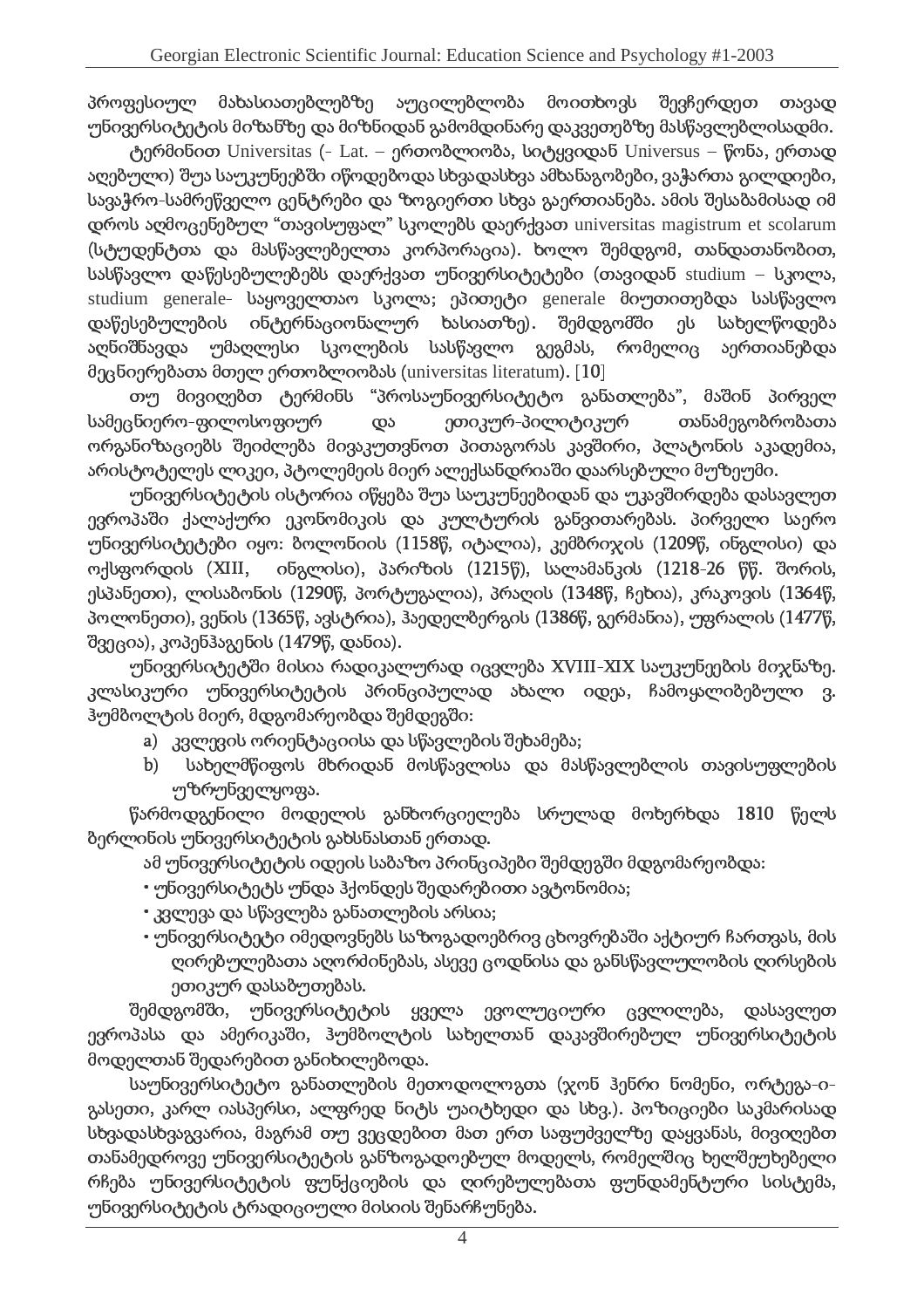დღეისათვის, უნივერსიტეტის წინაშე დგას ამოცანა - მან უნდა მოამზადოს მაღალი კვალიფიკაციის მქონე კადრი. იგი ამზადებს კადრებს არა მარტო სამეცნიერო- $\cdot$ კვლევითი მუშაობისათვის, არამედ პედაგოგებს საშუალო და უმაღლესი სასწავლებლებისთვისაც. უნივერსიტეტის ერთი მთავარი პირობა იმაში მდგომარეობს, რომ მასში - სასწავლო-პედაგოგიური პროცესის გაშლა მხოლოდ სერიოზულ სამეცნიერო-კვლევითი მუშაობის ბაზაზეა შესაძლებელი, რის გარეშეც მაღალი  $33$ ალიფიკაციის მეცნიერული კადრების მომზადება წარმოუდგენელია. უნივერსიტეტში უმაღლესი ს**ამეცნიერო-სასწავლო** დაწესებულებაა და არა მარტო  $\cdot$ უმაღლესი სასწავლებელი.  $[7]$ 

ამრიგად, ისტორილოი და თანამედროვე ლიტერატურის გადამუშავებამ კიდევ ერთხელ დაგვარწმუნა, რომ უნივერსიტეტის სასწავლო-სამეცნიერო დაწესებულებაა, . -&56&Wz\$%g %+)Yb2UQ.V)/-u/56"/-uX2"-&b2&Y/-%&560oX2"%e2&Y%"%b2+)./& \*\$."\$/-%& 56& -a&\$."b2/ორიენტაცია და სახელმწიფოს მხრიდან უზრუნველყოფილია სტუდენტისა და მასწავლებლის თავისუფლება. უმაღლესი სკოლის ამგვარი მისიიდან (სასწავლოსამეცნიერო) გამომდინარე, შეგვიძლია ვიმსჯელოთ იმ კადრის (მასწავლებლის) პროფესიული მახასიათებლების შესახებ, რომელიც იქ მოღვაწეობს.

უმაღლესი სკოლის მასწავლებელს, ჩვეულებრივად ლექტორს (Lat.lector მკითხველი) უწოდებენ, აღნიშნულ სასწავლებელში, სწავლების ორგანიზაციის ძირითადი ფორმის დასახელების, ლექციის (Lat.lectio - კითხვა) გამო. ეს გარემოება იმაზე მიუთითებს, რომ ლექტორი, როგორც მასწავლებელი ყველა იმ ნიშნის მქონეა, . დამახასიათებელი. მიუხედავად ამისა, ლექტორს საშუალო სკოლის მასწავლებლისაგან განსხვავებით, თავისებურებაც გააჩნია, რაც უმაღლესი სკოლის ამოცანებითა და სტუდენტთა თავისებურებითაა განპირობებული. [10]

უნივერსიტეტის სპეციფიკიდან გამომდინარე, მასწავლებელს არა თუ საკუთარი საგნის ღრმად ცოდნა, არამედ პედაგოგიური უნარ-ჩვევების ფლობა ევალება. სწორედ, მეცნიერული ცოდნის და პედაგოგიური უნარის სწორი შეხამება წარმოადგენს კარგი პედაგოგობის აუცილებელ პირობას.

#\$/-%"%b2&#&sj2&3Q\*\$%"%+)./ ~%&Y%UZ'&#\$&./0v3QUQY".#&sj2&3Q"X2"W X2"+,7."b2"./&s\*&34j2/ მეცნიერი კარგი პედაგოგი იყოს. მოთხოვნები შეიძლება დაიყოს როგორც პიროვნულ თვისებებად, ასევე მეთოდური მომზადების უნარებადაც. რასაკვირველია, კარგი ლექცია, მეცნიერული ერუდიციის გარეშე არ არსებობს, მაგრამ ჩაატარო ლექცია, ასწავლო სხვას მეცნიერება, ცოდნის გარდა, პედაგოგიურ უნარსაც საჭიროებს. ასწავლო სხვას ეს არა მარტო ხელოვნება, შემოქმედება, არამედ უნარიცაა, რაც პიროვნული თვისებაა და სპეციალური დარგის ცოდნას მოითხოვს.

 $\gamma$ ნდა აღინიშნოს, რომ უმაღლესი სკოლის ზოგ სპეციალისტაქვე მასწავლებელთა შორის გავრცელებულია ის აზრი, რომ თითქოს საკმარისია მან იცოდეს მეცნიერება, გააჩნდეს ამისთვის კვლევის უნარი, რომ იგი კარგი მასწავლებელი, კარგი ლექტორი იყოს, ბევრი პროფესორ- მასწავლებელი თავისი საგნის სწავლებისას <u>კოსტაროლად შიიმოშავიზს პიდაგოგიურ სახილმძოვანილო პრინციპიზს, მაგრამ ასითი</u> პრინციპების შემუშავებისათვის მეცნიერული პედაგოგიკის მონაპოვარით კი არ სარგებლობს, არამედ საკუთარი შეხედულებით, ინტუიციით, გამოცდილებით. ასეთ "ინტუიტურ პედაგოგიკას" გამოცდილება ეხმარება და იგი ზოგჯერ თავსაც დააღწევს შეცდომებს სწავლებისა და აღზრდის პროცესის წარმართვაში, მაგრამ ეს ბევრი შეცდომისა და უვარგისი ხერხის გამოყენების შემდეგ ხდება. [8] უფრო ხშირად, კ

5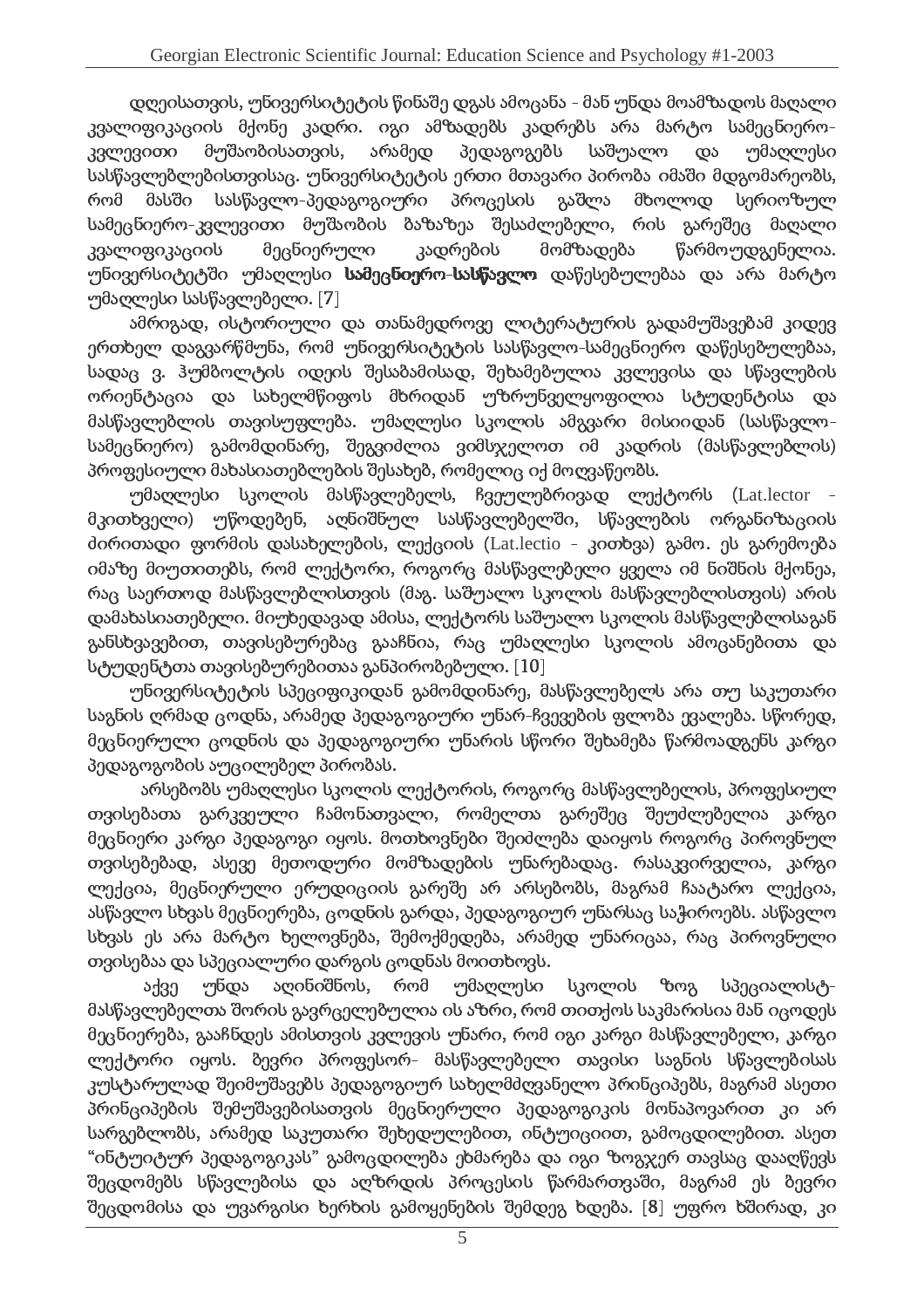ასეთი პედაგოგიკის გამო პროფესორ-მასწავლებლის მუშაობა მთელი სიცოცხლის განმავლობაში ნაკლოვანი რჩება. ეს კი უპირველესად სტუდენტ-ახალგაზრდობის ჩამოყალიბებაზე ახდენს გავლენას, რაც სამწუხაროდ შედარებით გვიან იჩენს თავს. გარდა ამისა, მასწავლებელი ხომ მარტო საგნის სწავლებას არ აწარმოებს. ეს მისი საქმიანობის მხოლოდ ერთი მხარეა, ივიწყებენ, რომ მასწავლებელი აომზრდელიცაა დ ადამიანის აღზრდა, მისი მსოფლმხედველობისა და ხასიათის თვისებების ჩამოყალიბება, მის ფსიქიკაზე ზემოქმედება სწავლებეზე ნაკლები მნიშვნელობის საქმე სკოლის პედაგოგიკის ცოდნის გარეშე შეუძლებელია მასწავლებელმა სწორად განახორციელოს თავისი სასწავლო-აღმზრდელობითი ფუნქცია. სამწუხაროდ, როგორც ზემოთ აღვნიშნეთ. უნივერსიტეტში მასწავლებლის გარკვეული რაღდენობა ასეთ თვალსაზრისზე როდი დგას. პირდაპირ უნდა ითქვას, რომ მათი საკმაო ნაწილი კარგად არ ფლობს და, რაც უფრო გულსატკენია, არ ცნობს მეცნიერებას აღზრდის, განათლებისა <u>გამოცდილებისა და არ უწყიან. რომ ამით. სტუდენტ-ახალგაზრდობას, ქვეყნის </u> მომავალს აყენებენ ზიანს.

 $~$ ჩვენს მიერ ზემოთ განხილული უნივერსიტეტის მისიიდან – სა **სამეცნიერო –** გამომდინარე ნათელია, რომ უმაღლესი სკოლის მასწავლებელს ევალება სამეცნიერო და სასწავლო საქმიანობა. ამჯერად ჩვენს მიზანს შეადგენს ამ ორი gynნქციის შინაარსობრივი გაშლა. შესაბამისი ლიტერატურის მოძიებამ დაგვარწმუნა, რომ პედაგოგის პროფესიონალური კომპეტენტურობის მოთხოვნის არა ერთი მოსაზრება არსებობს, ასე, მაგალითად გ.ბ. სკოკს [11] მიაჩნია, რომ პედაგოგიურ პროფესიონოლიზმი შედგენა სამი ბლოკისა ან კომპონენტისაგან:

- $\cdot$ ზოგადკულტურული;
- ფსიქოლოგიურ-პედაგოგიური;
- საგნობრივ-ტექნოლოგიური;

რუსეთის სახელმწიფო საგადასახადო აკადემიის მიერ გამოქვეყნებულ საჟურნალო სტატიაში [13] აღნიშნულია, რომ მოთხოვნები მასწავლებლის პროფესიონალიზმისადმი შეიძლება დაიყოს შემდეგ ასპექტებად:

- სასწავლო-აღმზრდელობითი პროცესის ტექნოლოგია;
- $\cdot$  პედაგოგის პიროვნული მახასიათებლების შეფასება;
- სტუდენტსა და პედაგოგს შორის დამოკიდებულების ანუ პედაგოგიური ურთიერთობის შეფასება;

მატი მერი მასწავლებლის პროფესიულ მახასიათებლებს ოთხ პუნქტად ყოფს:

- 1. იმ სამუშაო სიტუაციის და სოციალური ამოცანების კონტროლი უნარი, რომელშიც მასწავლებელი იმყოფება;
- gსწრაფად ცვლად გარემოებებსა და ახალ მიზნებზე მორგების უნარი;
- gკავშირის დამყარების უნარი სკოლაში ფუნქციონირებასა და საკლასო ოთახს შორის, ასევე სოციალურ დონეზე უფრო ზოგად მოქმედებასა და  $b$ აკლასო ოთახს შორის;

4. თავიანთი პროფესიონალური ფუნქციონირების ლეგიტიმაციის უნარი;

საქართველოში ფონდ "ღია საზოგადოება - საქართველოს" მიერ 2001/2002 -წლებში განხორციელებული მასწავლებელთა საუნივერსიტე-ტო მომზადების პროგრამის პროფესიული მახასიათებლების შესახებ. კერძოდ, სტატიაში "მასწავლებლის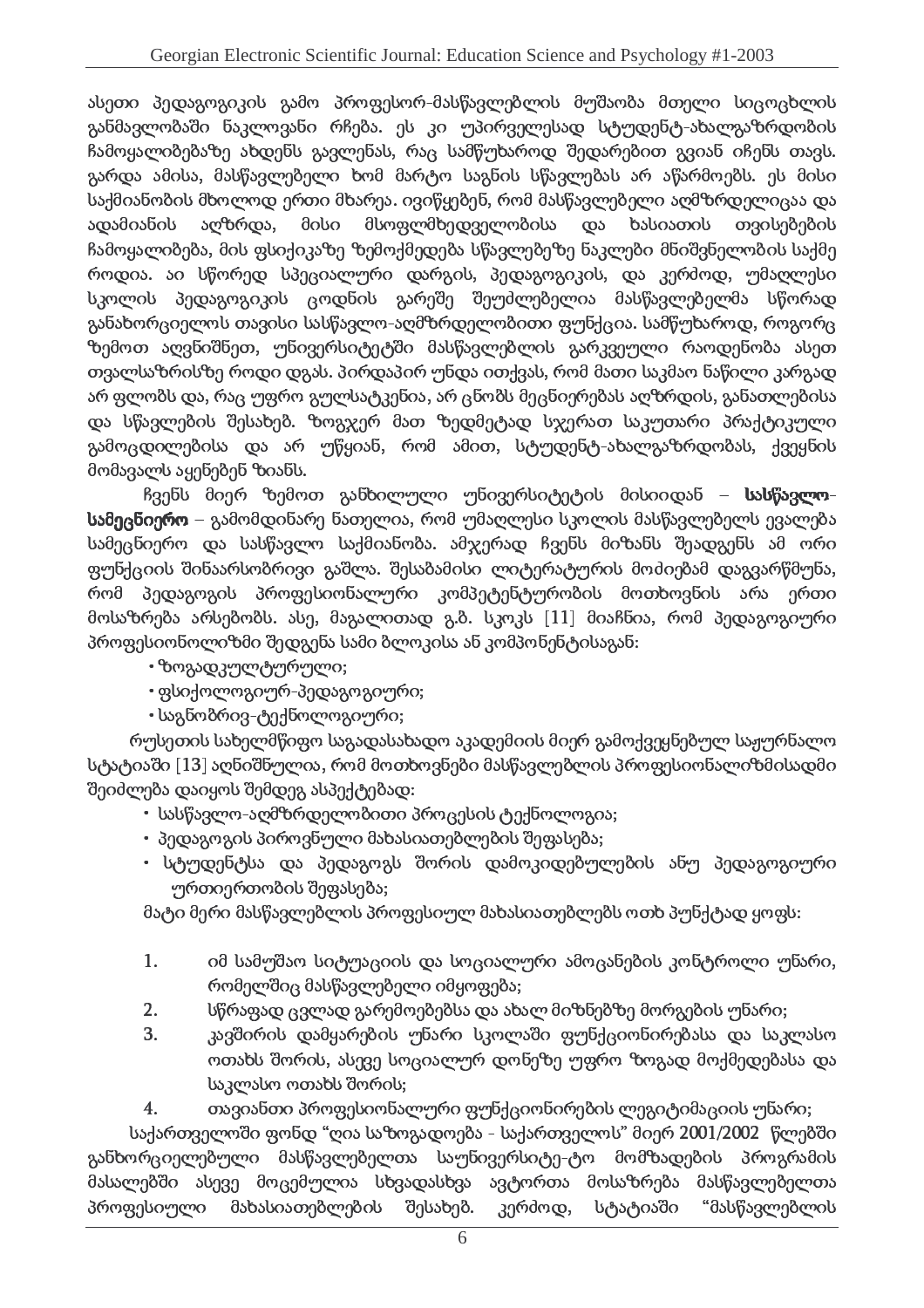ჰეტეროგენულ საზოგადოებაში" ჩამოთვლილია შემდეგი კვალიფიკაცია  $\mathcal{O}$ მახასიათებლები:

- 1. მასწავლებელი, როგორც სასწავლო პროცესების ორგანიზატორი,  $\sigma$ ნიციატორი, მეთვალყურე;
- gმასწავლებელი, როგორ აღმზრდელი;
- gმასწავლებელი, როგორც მოსწავლეთა მრჩეველი და მსაჯული;
- $4.$  მასწავლებელი, როგორც ის, ვინც ასწავლის;
- $5<sub>1</sub>$ მასწავლებელი, როგორც თანამოღვაწე სკოლის განვითარებაში;

(ძირითადი წყარო: KMK – განმარტებანი, ბრემენული განმარტება 5.10.2000 სრულად:  $33$  $8$ ლიფიკაციის პროფილები გრაციდან, ავსტრიიდან და ნიდერლანდებიდან "Beroepssrofiee" cos bb3s).

აქვე სტატიაში "საგანმანათლებლო პოლიტიკა" მოტანილია მასწავლებლის "ახალი პროფესიონალიზმის" მოთხოვნები

- გამოცდილება;
- $\cdot$  პედაგოგიური ნოუ-ჰაუ;
- სპეციალური ტექნიკის ცოდნა;
- $\cdot$  ორგანიზაციული კომპეტენცია და თანამშრომლობა;
- $\cdot$  მოქნილობა;
- მობილურობა;
- $\cdot$  gosmos;

ასევე სტატიაში "სწავლების უნარ-ჩვევა და კომპეტენცია განახლებული" კურიკულუმის დანერგვაში პროფესიული მახასიათებლები შემდეგი სახით არის წარმოდგენილი

- 1. მასწავლებლის ზოგადი პროფესიული კომპეტენცია
	- a) ღრმა და ნათელი ცოდნა და გაგება;
	- b) პიროვნული ღირსებები;
	- გ) პროფესიული უნარ ჩვევები;
- 2. მასწავლებლის კომპეტენცია საგნის (მეცნიერული) სპეციფიკასთან დაკავშირებით;

თითოეული ამ მოდელის უკან, მოიაზრება პუნქტებად გაშლილი მოთხოვნები, რომელნიც ავტორისათვის მისაღები და დასაბუთებულია, ჩვენ ვერ გავიაზრეთ ვერც ერთი მოსაზრება, რადგან ისინი, ჩვენი აზრით, სრულად ვერ ასახავენ უმაღლესი სკოლის მასწავლებლისადმი წაყენებულ მოთხოვნებს. შევახამეთ რა ეს მოთხოვნები  $~$  8300) წესლობასთან, კლასიკურ დიდაქტიკაზე დაყრდნობით, გადავწყვიტეთ პედაგოგის პროფესიული სახე სამი ასპექტის ერთიანობით მოვიაზროთ:

- $\cdot$  საგნის ცოდნა;
- $\cdot$  მეთოდური მომზადება;
- $\cdot$  პიროვნული თვისებები;

სტატიის დასაწყისში ჩვენ აღვნიშნეთ, რომ უმაღლესი სკოლის რეფორმის წარმატებით განხორციელება მოითხოვს მაღალი პედაგოგიური კულტურის მქონე მასწავლებელთა კადრებს. მაღალი პედაგოგიური კულტურის გარეშე მასწავლებელი ვერავითარ შემთხვევაში ვერ ჯაართმევს თავს სადოეისო ამოგანებს, უპირველეს ყოვლისა, უნდა გავარკვიოთ, თუ რა იგულისხმება პედაგოგიურ კულტურაში, ვხვდებით. ეს არასწორი გაგება უმთავრესად იმაში მდგომარეობს, რომ პედაგოგიურ კულტურაში მასწავლებლის მიერ თავისი საგნის კარგ ცოდნას და პროფესიულ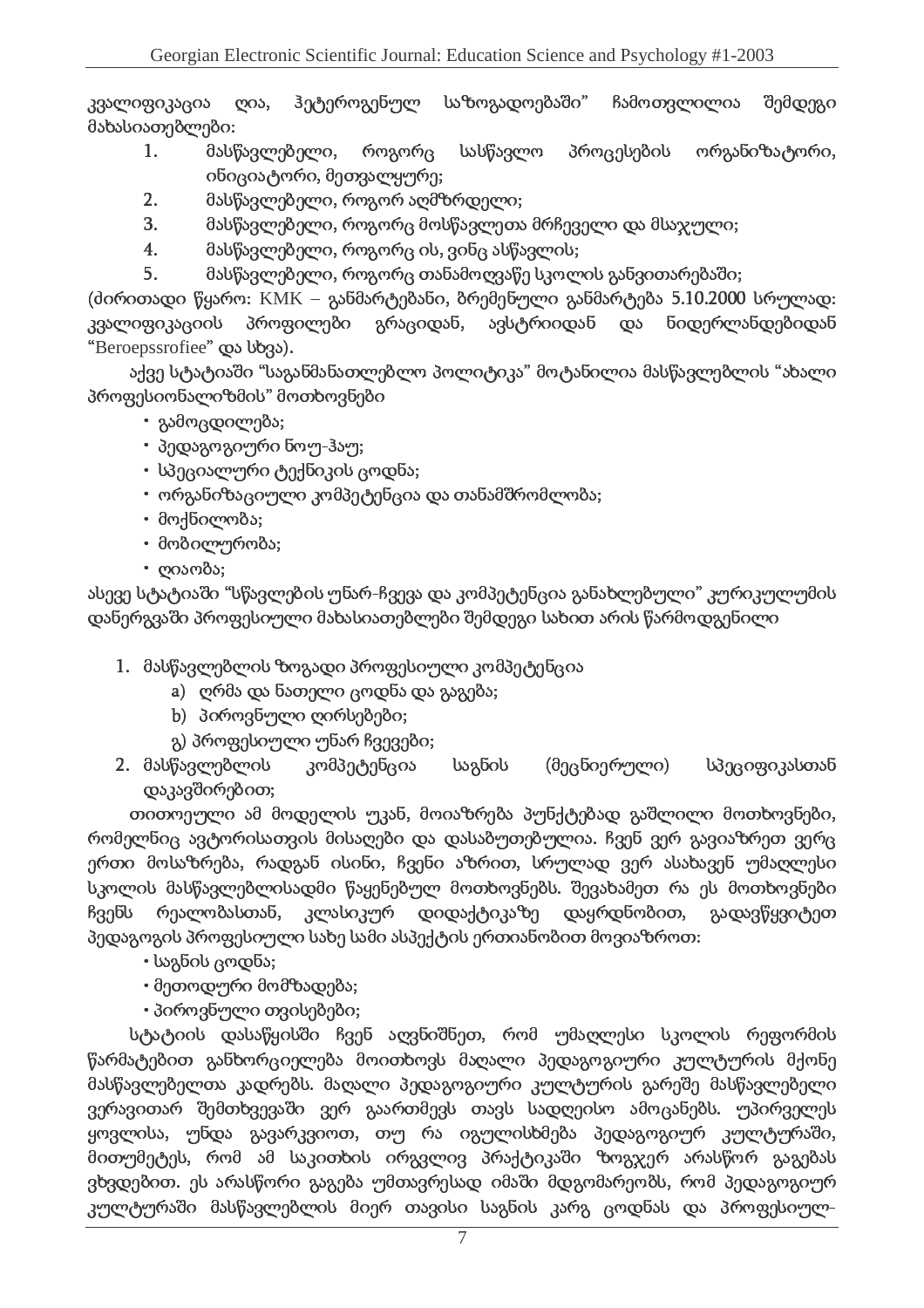პედაგოგიურ მომზადებს გულისხმობენ. თუმცა უნდა შევნიშნოთ, რომ პროფესიულპედაგოგიური მომზადება პედაგოგიურ კულტურის ერთ-ერთი მთავარი განმსაზღვრელი ნიშანია, მაგრამ არა საკმარისი. მასწავლებლის პედაგოგიური კულტურის გაგებისას საჭიროა საერთოდ ადამიანის კულტურის ცნების გაგებიდან გამოვდიოდეთ. მაშინ კი ვითარება სულ სხვაგვარად წარმოგვიდგება.

კულტურის ქვეშ ხომ იგულისხმება ადამიანთა გონებრივი და ფიზიკური შრომის შედეგად შექმნილი საზოგადოების ყველა მონაპოვარი მისი განვითარების ამა თუ იმ საფეხურზე. მაშასადამე, პედაგოგიური კულტურა ნიშნავს პედაგოგიური თეორიისა და პრაქტიკის ყველა თანამედროვე მონაპოვრის სიმაღლეზე დგომას. ბუნებრივია დასკვნა, რომ მაღალი პედაგოგიური კულტურის მქონე მასწავლებელი, თავისი პროფესიულპედაგოგიური მომზადების გარდა, მოწოდების სიმაღლეზე უნდა გრძნობდეს თავს დღევანდელი ჩვენი საზოგადოების სულიერი და მატერიალური მონაპოვრების ცოდნის საქმეში, ყოველივე ამას კი მიაღწევს მაღალი ზნეობისა და თვითშეგნების, მაღალი ერუდიციის მქონე პიროვნება მასწავლებლისათვის დამახასიათებელი აუცილებელი თვისებების მხოლოდ ერთიანობა და მთლიანობა ჰქმნის მის პედაგოგიურ კულტურას. შევაჯერეთ რა პედაგოგიური კულტურის ამგვარი გაგება ჩვენს რეალობასთან, გადავწყვიტეთ უმაღლესი სკოლის სპეციფიკიდან გამომდინარე პედაგოგის პროფესიული სახე სამი ასპექტის ერთიანობით მოვიაზროთ:

• საგნის ცოდნა (მეცნიერული ცოდნა);

- $\cdot$  მეთოდური მომზადება;
- $\cdot$  პიროვნული თვისებები;

მიგვაჩნია, რომ უმაღლესი სკოლის პედაგოგის პროფესიული საქმიანობის შეფასება ა ფორმით ამომწურავადაა შესაძლებელი.

საგნის ცოდნა ნიშნავს იმ საგნის, მეცნიერების საფუძვლიან და შეგნებულ ცოდნას, რომელსაც იგი ასწავლის. მაგრამ რას ნიშნავს საგნის კარგად ცოდნა? უპირველეს ყოვლისა, არ შეიძლება მასწავლებელმა თავისი საგანი კარგად იცოდეს, თუ იგი საფუძვლიანად არ ერკვევა საერთოდ მეცნიერული დარგების იმ ციკლში, რომელსაც მისი საგანი მიეკუთვნება, ასევე იგი მომზადებული უნდა იყოს თავისი სპეციალობის მონათესავე საგნებში, უმაღლესი სკოლის მასწავლებელი, ასევე მეცნიერმკვლევარიც უნდა იყოს, ე.ი. იგი უნდა ფლობდეს მეცნიერული კვლევის უნარ-ჩვევებს, . და ბოლოს, პიროვნება ვერც - მეცნიერეი იქნება და ვერც მასწავლებელი, თუ იგი არ იმდიდრებს ცოდნას, სისტემურად არ ეცნობა ახალ ლიტერატურას, მსოფლიო მეცნიერებათა მონაპოვრებს ამ მეცნიერებაში, არ შეუძლია საკუთარი ცოდნის მოდიფიცირება თანადროულობასთან.

მასწავლებელი, გარდა საგნის ღრმად და საფუძვლიანად ცოდნისა, უნდა <u>ფლობდის პიდაგოგიურ მიგნიირიბათა ციკლის დისციპლინიბს, რასაც შიიძლიბა -</u> მეთოდური მომზადება დავარქვათ. მასწავლებლის წინაშე სწავლების პროცესში თავს იჩენს მთელი რიგი სიძნელეები, რომელთა დაძლევა შესაძლებელია მხოლოდ იმ შემთხვევაში, თუ მისთვის ცნობილია ის ხერხები და საშუალებანი, თანამედროვე ტექნოლოგიები და პედაგოგიური სტრატეგიები, რომელთა გამოყენება სწავლების მაღალ მაჩვენებელს იძლევა. პედაგოგიურ მეცნიერებათა ციკლის საფუძვლიანი ცოდნის მეშვეობით მასწავლებელი თავის მოღვაწეობას შეგნებულად და ხარისხიანად წარმართავს.

და ბოლოს, იმისათვის, რომ მასწავლებელმა სწავლების საქმეში წარმატებას მიაღწიოს, არ კმარა, რომ მან კარგად იცოდეს თავისი საგანი, სწავლების მეთოდები და პრინციპები. სწავლებისა და აღზრდის საქმის წესიერად წარმართვისათვის უპირველესი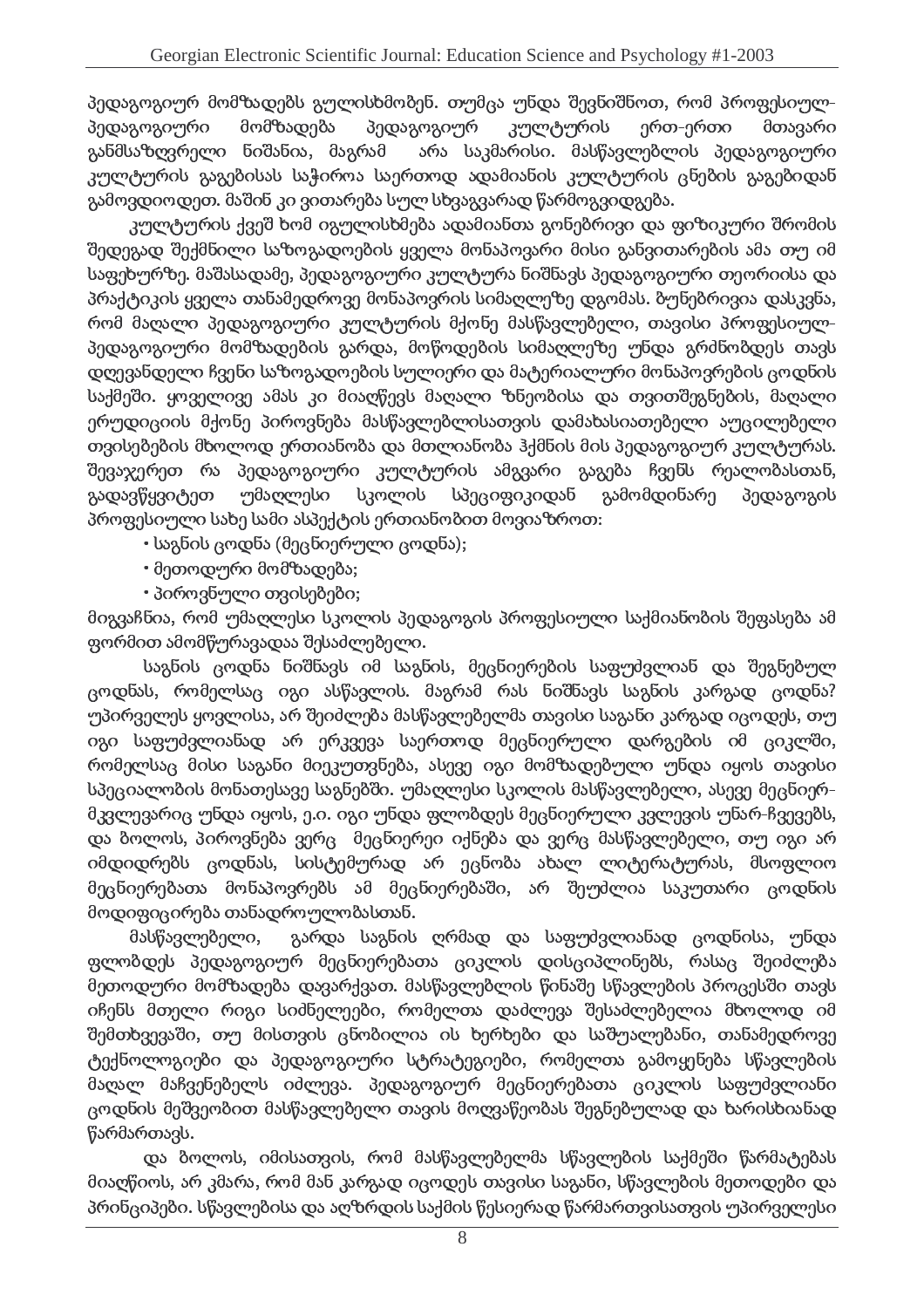მნიშვნელობა აქვს მასწავლებლის პიროვნებას. (ალბათ, სწორედ პიროვნული თვისებებით <u>უნდა დაგვეწყო მასწავლებლის პროფესიული მახასიათებლების</u>  $~$  ჩვენეული ჩამონათვალი.) მასწავლებლის პიროვნების როლსა და მნიშვნელობას აოზრდისა და სწავლის პროცესში ამომწირავად განმარტავს ჩვენს მიერ ქვემოთ მოტანილი პედაგოგიკის კლასიკოსთა ციტატები:

"მასწავლებლის პიროვნებაზე, მის გადაცემის თვისებაზე, გარეგან მანერებზე, მიხვრა-მოხვრაზე, ცოცხლად სწავლებაზე, თავის მოვალეობისადმი სიყვარულზე, მოწაფეების სწავლაში წარმატების ზრუნვაზე, მათ განვითარებაზე; თავისი თავის ღირსების გრძნობაზე, მოთმინებაზე და აგრეთვე ამათ წინააღმდეგ თვისებაზე არის დამოკიდებული სკოლის ბედი და უბედობა. ერთი სიტყვით, ყოველს გონებითს და ზნეობითს პიროვნებას მასწავლებლისას აქვს დიდი გავლენა მის სწავლებაზე" - *ლ.*  $\blacksquare$  . The set of the set of the set of the set of the set of the set of the set of the set of the set of the set of the set of the set of the set of the set of the set of the set of the set of the set of the set of the

"ეჭვი არ არის, რომ ძალიან ბევრია დამოკიდებული უშუალოდ აომზრდელის პიროვნებაზე, აღმზრდელისა, რომელიც აღსაზრდელის პირისპირ დგას; ახალგაზრდა სულზე აღმზრდელის პიროვნების გავლენა შეადგენს იმ სააღმზრდელო ძალას, რომელსაც ვერ შეცვლის ვერც სახელმძღვანელოები, ვერც მორალური დარიგებანი, . ვერც დასჯისა და ვერც წახალისების სისტემა, ბევრს ნიშნავს, რასაკვირველია სასწავლებლის სულისკვეთება, მაგრამ ეს სულისკვეტება ცოცხლობს არა ქაღალდზე, არამიდ აღმზრდელთა ლმეტესობის ხასიათში და აქედან ჯადადის აღსაზრდელების ხასიათში". *კ.დ. უშინსკი, რუსული პედაგოგიკის ფუძემდებელი* 

პროფესიული მახასიათებლების მოდელი ვიკვლიეთ ივანე ჯავახიშვილის სახელობი თბილისის სახელმწიფო უნივერსიტეტის პედაგოგებსა და სტუდენტებს შორის. კერძოდ, ექსპერიმენტი ჩავატარეთ თსუ-ის ყველა ფაკულტეტის 350 სტუდენტზე, 25-30 სტუდენტი თითოეული ფაკულტეტიდან. მათ მივმართეთ კითხვით - "როგორი უნდა იყოს უნივერსიტეტის მასწავლებელი?". მათ მიერ მოწოდებული მახასიათებლები განვათავსეთ შინაარსის მიხედვით ჩვენს მიერ მოაზრებულ თეორიულ მოდელში. (ავარჩიეთ მხოლოდ ის მახასიათებლები, რომლებიც დაასახელა სტუდენტების არანაკლებ 80%-მა). მიღებული პროფესიული მახასიათებლები შევაჯერეთ უნივერსიტეტის ადმინისტრაციასა და კოლეგებთან, რის შედეგადაც ჩვენს მიერ შემუშავებულმა თეორიულ-პრაქტიკულმა მოდელმა მიიღო შემდეგი სახე:

#### $\mathbf{I}$ . ცოდნა საგანში — —

• ზოგადმეცნიერული მსოფლმხედველობა

• მეცნიერული ცოდნა

• პროფესიული მობილურობა (საბაზო ცოდნის თანადროულობასთან მოდიფიცირება)

• მეცნიერული კვლევის უნარ-ჩვევა

 $\cdot$  კვალიფიკაციის ამაღლება და შემდგომი განათლება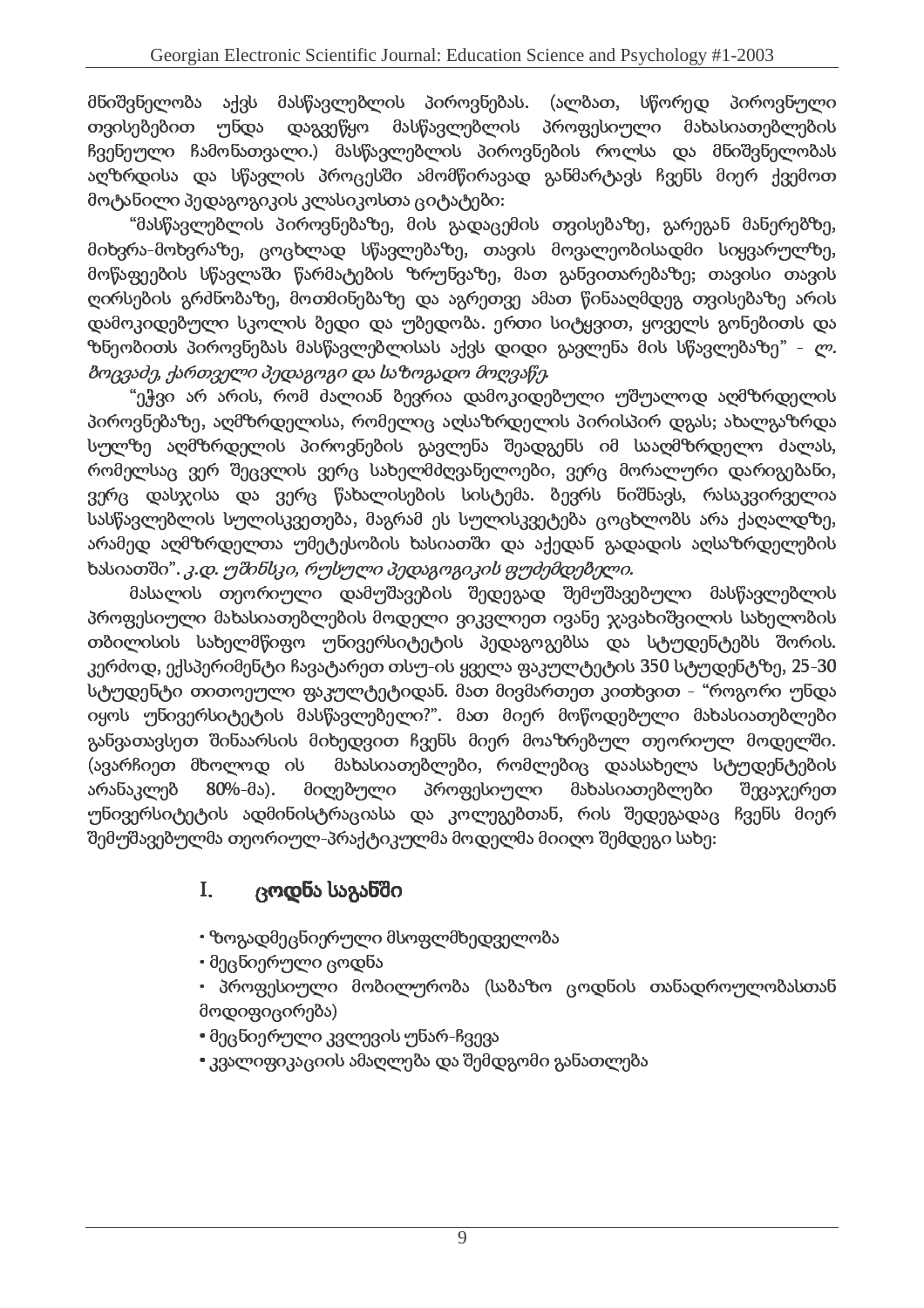#### $II.$  $\sim$  000  $\sim$  0.

• პედაგოგიური ციკლის დისციპლინების ცოდნა

# $\cdot$  საგნის დიდაქტიკის ცოდნა

- $\cdot$  სწავლების პროცესის დაგეგმვა და ორგანიზაცია
- <u>- სწავლების პროცესში დადებითი ემოციური ატმოსფეროს შექმნა</u>
- $\cdot$  სტუდენტის ინტერესების გათვალისწინება
- სტუდენტისადმი ინდივიდუალური მიდგომა
- სტუდენტის მოტივირება
- მასალის გადმოცემა
- მეტყველების კულტურა
- ტექნიკური საშუალებების გამოყენება
- სტუდენტის აქტივიზაციის ხერხების ფლობა
	- $s$ ) ლექცია / დისკუსია
	- ბ) დებატები
	- გ) საპროექტო მუშაობა
	- დ) გუნდური მუშაობა
	- ე) როლური თამაშები
	- ვ) მუშაობა წყვილებში და სხვ.
- შეფასების სისტემის მოქნილობა და ობიექტურობა
- <u>• ცოდნის პრაქტიკაში გამოყენების უნარის ჩამოყალიბება სტუდენტებში</u>
- პედაგოგიური ტაქტი
- \* კვლევითი უნარები (სტუდენტის ცოდნის აღრიცხვა, სტუდენტის პიროვნული მახასიათებლების აღრიცხვა)

# • სტუდენტის პიროვნების აღზრდა

- სტუდენტის მსოფლმხედველობის ორიენტაცია ზოგადკაცობრიულ ფასე<u>უ</u>ლობებზე
- თვითშეფასების უნარის ჩამოყალიბება სტუდენტში
- წიგნზე დამოუკიდებელი მუშაობის და კვლევის უნარის ჩამოყალიბება სტუდენტში
- $\cdot$ კრიტიკულ სიტუაციაში დახმარება და მისთვის რჩევის მიცემა
- <u>• საუნივერსიტეტო საქმიანობაში მონაწილეობა</u>
	- სწავლისათვის ხელშემწყობი ატმოსფეროს შექმნა
	- $\cdot$  მონაწილეობა სასწავლო-სამეცნიერო პროცესებში
	- $\cdot$  მონაწილეობა საზოგადოებრივ პროცესებში
	- <u>ზრუნვა უნივერსიტეტში სასწავლო-სამეცნიერო პროცესების</u> გაუმჯობესებაზე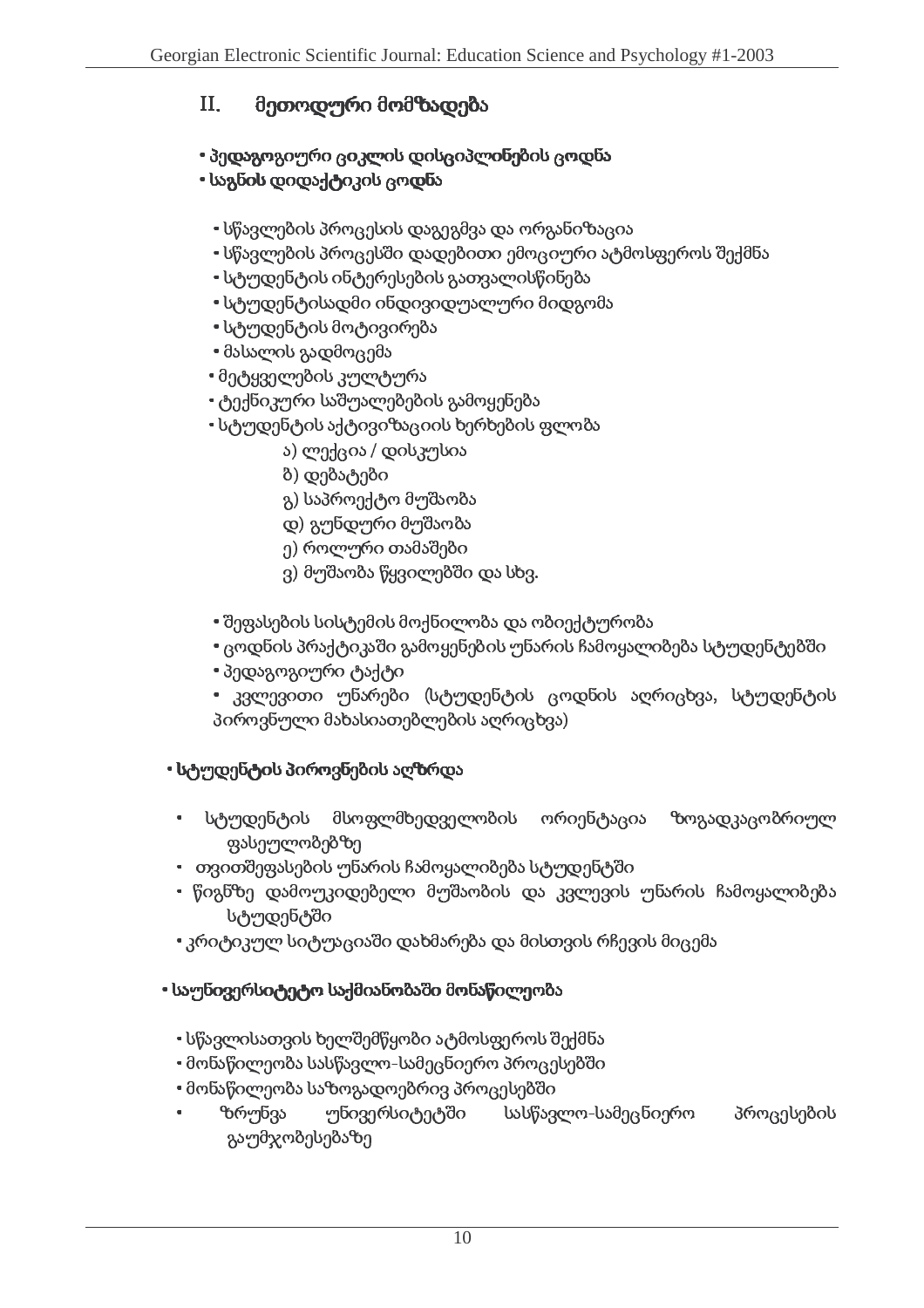#### $III.$ = 1

# $\cdot$  ზნეობრივ-ეთიკური სახე

• საკუთარი კულტურის, ტრადიციების, სოციალური თუ მორალური ფასეულობების პატივისცემა

- პიროვნული ღირსების თვითშეგრძნება
- $\cdot$  სტუდენტის პიროვნების პატივისცემა
- $\cdot$  საკუთარი პროფესიისა და სტუდენტის სიყვარული
- $\cdot$  თვითდაკვირვება და თვითშეფასება
- $\cdot$  მომთხოვნელობა საკუთარი თავის მიმართ
- საკუთარ თავზე მუშაობა
- პასუხისმგებლობის გრძნობა
- დისციპლინირებულობა
- ორგანიზებულობა
- \* კოლეგიალურობა
- \* კომუნიკაბელურობა
- საკუთარი სუბიექტურობის, სტერეოტიპული აზროვნების, შეზოუდვების აღიარება
	- შემწყნარებლობა
	- $\cdot$  ახალი იდეების და გამოცდილების მიღება და გაზიარება
	- $\cdot$  ზოგადი ერუდიცია

დასასრულს, აღვნიშნავთ, რომ მასწავლებლის პროფესიოგრამა, მიუხედავად კაცობრიობის მიერ შემუშავებული მარადიული მოთხოვნებისა მასწავლებლისადმი, პოლიტიკური წყობისა და დაკვეთის შესაბამისად.

.<br>ჩვენს მიერ ნაკვლევი მოდელი წარმოადგენს თბილისის სახელმწიფო უნივერსიტეტის სტუდენტთა და მასწავლებელთა დაკვეთას უმაღლესი სკოლის მასწავლებლის პროფესიული მახასიათებლებისადმი.